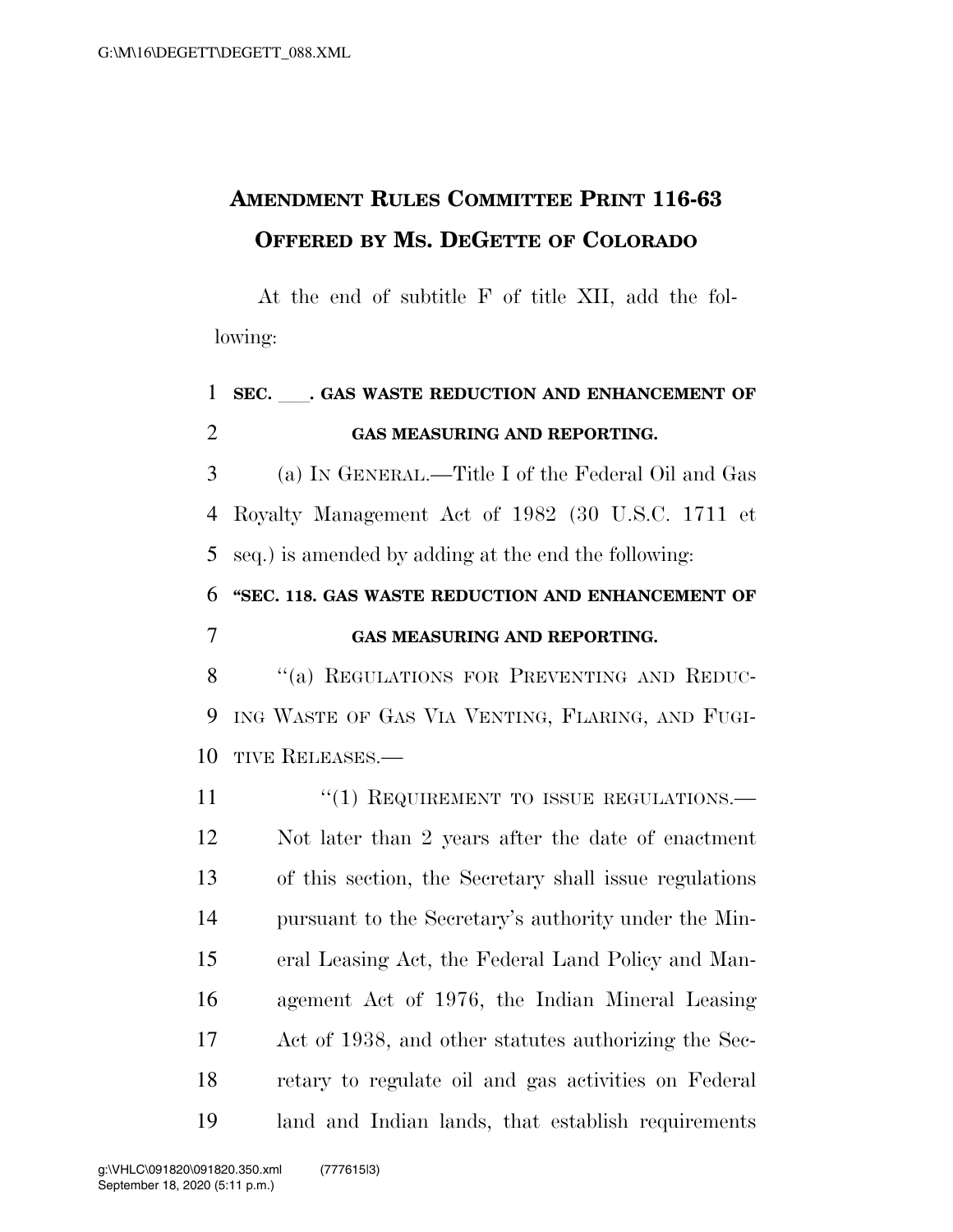| $\mathbf{1}$   | for reducing and preventing the waste of gas, includ- |
|----------------|-------------------------------------------------------|
| $\overline{2}$ | ing by venting, flaring, and fugitive releases, from  |
| 3              | covered operations.                                   |
| $\overline{4}$ | "(2) CONTENT OF REGULATIONS.—The regula-              |
| 5              | tions shall, with respect to covered operations—      |
| 6              | $\lq\lq$ require that, beginning not later than       |
| $\overline{7}$ | 3 years after the date of enactment of this sec-      |
| 8              | tion, each operator captures at least 85 percent      |
| 9              | of all gas produced in each year from each on-        |
| 10             | shore well that is subject to a mineral leasing       |
| 11             | law;                                                  |
| 12             | $\lq\lq$ require that, beginning not later than       |
| 13             | 5 years after the date of enactment of this sec-      |
| 14             | tion, each operator captures at least 99 percent      |
| 15             | of all gas produced in each year from each on-        |
| 16             | shore well that is subject to a mineral leasing       |
| 17             | law;                                                  |
| 18             | "(C) require flaring of gas, rather than              |
| 19             | venting, in all instances in which gas is not cap-    |
| 20             | tured;                                                |
| 21             | "(D) require that every application for a             |
| 22             | permit to drill a production well—                    |
| 23             | "(i) demonstrate sufficient infrastruc-               |
| 24             | ture and capacity is in place to capture the          |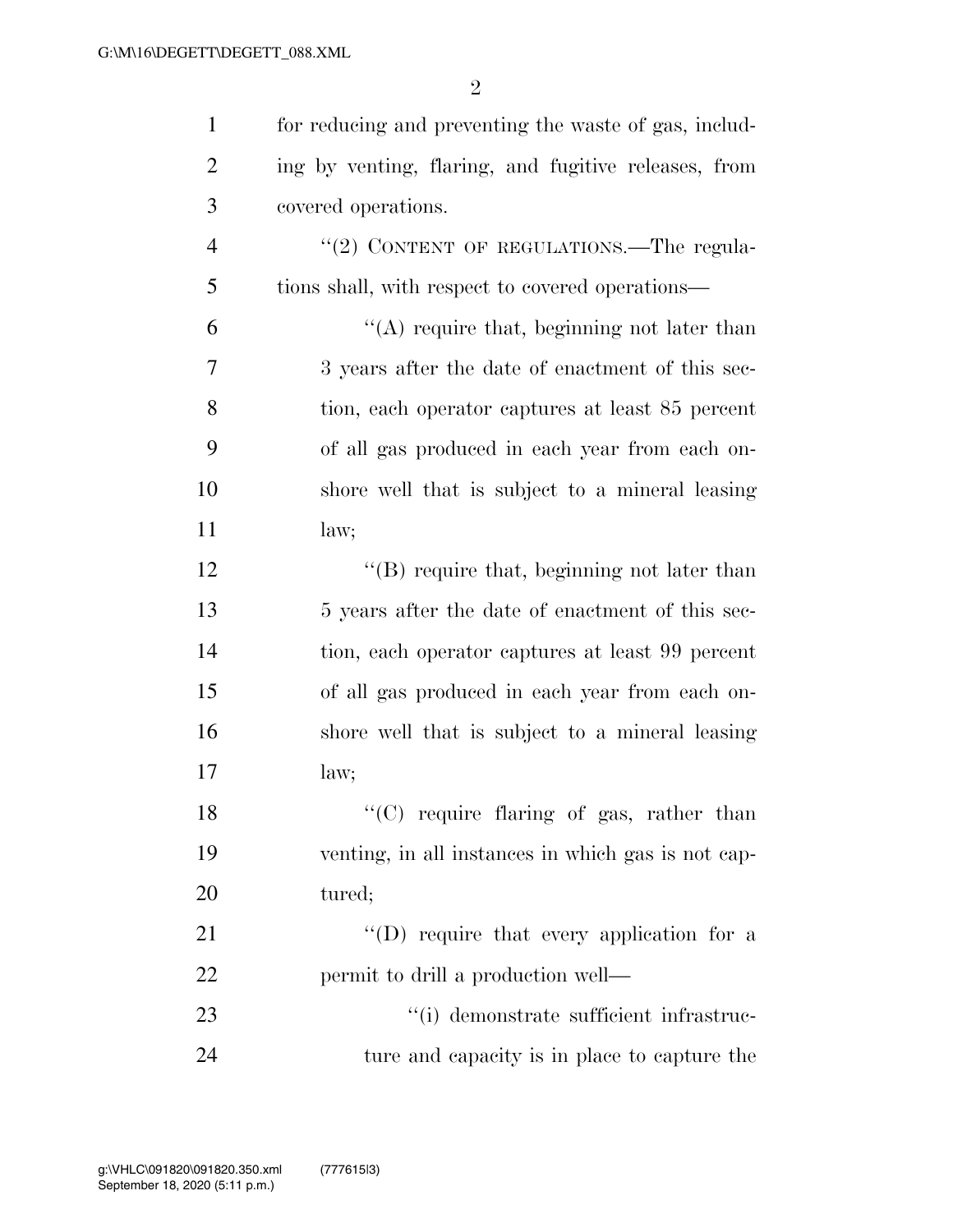| $\mathbf{1}$   | expected quantity of produced gas from the         |
|----------------|----------------------------------------------------|
| $\overline{2}$ | well; and                                          |
| 3              | "(ii) be published with an opportunity             |
| $\overline{4}$ | for a public comment period of at least 30         |
| 5              | days;                                              |
| 6              | "(E) beginning not later than 2 years after        |
| $\tau$         | the date of enactment of this section, prohibit    |
| 8              | all new and refractured production wells from      |
| 9              | flaring;                                           |
| 10             | $\lq\lq(F)$ require the operator of any covered    |
| 11             | operation that routinely flares gas before the ef- |
| 12             | fective date of a regulation prohibiting flaring   |
| 13             | issued pursuant to subparagraph (E) to submit      |
| 14             | a gas capture plan to the Secretary not later      |
| 15             | than 180 days before such effective date that      |
| 16             | ensures that such operator will meet the re-       |
| 17             | quirements described in subparagraphs (A) and      |
| 18             | (B);                                               |
| 19             | $\lq\lq(G)$ set performance standards for newly    |
| 20             | installed equipment based on modern equipment      |
| 21             | that minimize gas loss from—                       |
| 22             | $f'(i)$ storage tanks;                             |
| 23             | "(ii) dehydrators;                                 |
| 24             | "(iii) compressors;                                |
| 25             | "(iv) open-ended valves or lines;                  |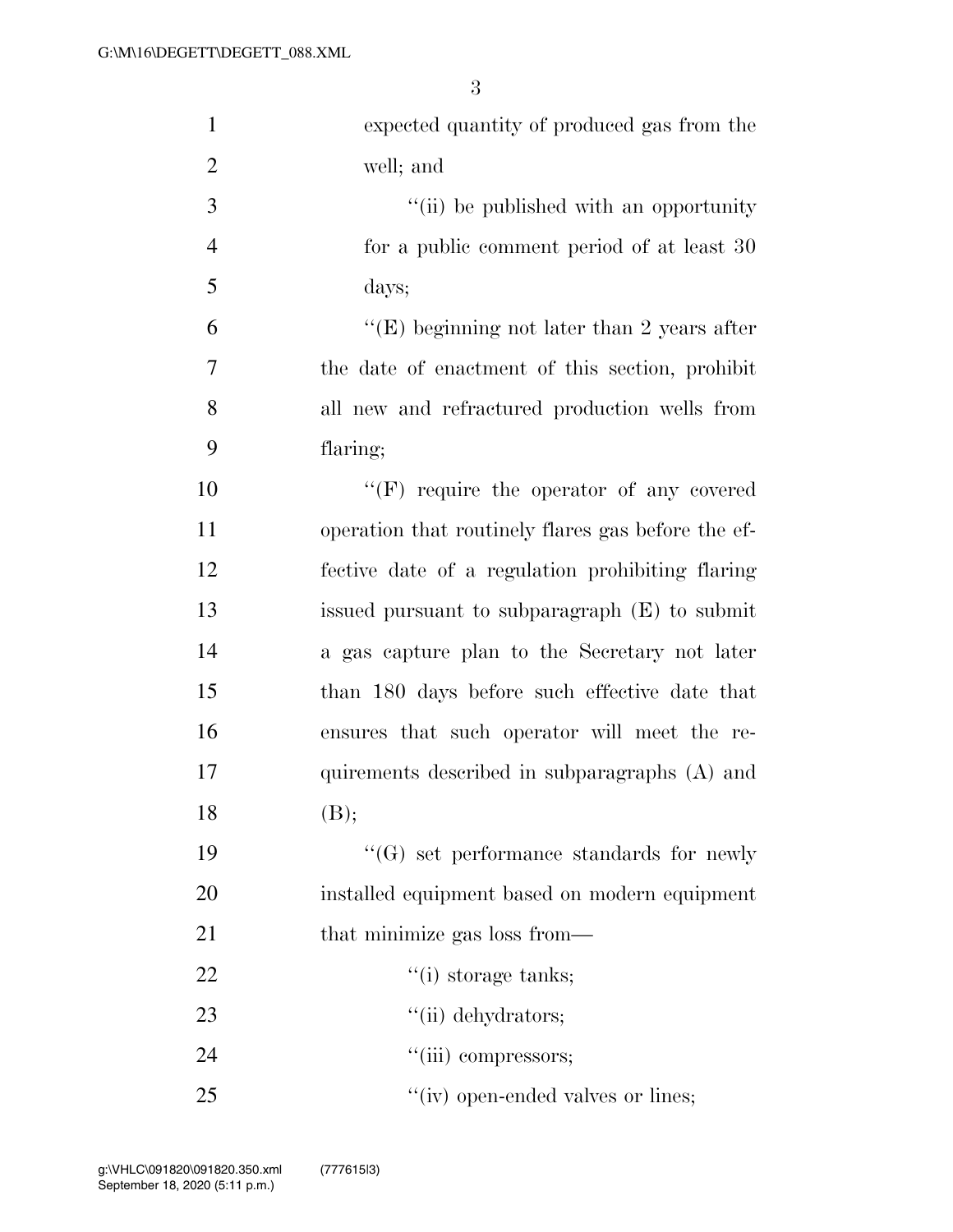| $\mathbf{1}$   | "(v) pumps; and                                   |
|----------------|---------------------------------------------------|
| $\overline{2}$ | $\lq\lq$ such other equipment as the              |
| 3              | Secretary determines appropriate to reduce        |
| $\overline{4}$ | and prevent gas release;                          |
| 5              | "(H) require that operators replace exist-        |
| 6              | ing equipment within one year of the publica-     |
| 7              | tion date of performance standards established    |
| 8              | under subsection $(G);$                           |
| 9              | "(I) require the replacement of all high-         |
| 10             | bleed gas-actuated pneumatic devices with low-    |
| 11             | bleed or no-bleed devices not later than 180      |
| 12             | days after the date of issuance of the regulation |
| 13             | enacted under subparagraph $(A)$ ;                |
| 14             | $``(J)$ set performance standards based on        |
| 15             | modern procedures and equipment that mini-        |
| 16             | mize gas loss from—                               |
| 17             | "(i) downhole maintenance;                        |
| 18             | "(ii) liquids unloading;                          |
| 19             | "(iii) well completion; and                       |
| 20             | "(iv) such other procedures as the                |
| 21             | Secretary determines appropriate to reduce        |
| 22             | and prevent gas release;                          |
| 23             | " $(K)$ require all operators to have leak de-    |
| 24             | tection programs with regularly scheduled in-     |
| 25             | spections that assess the entire covered oper-    |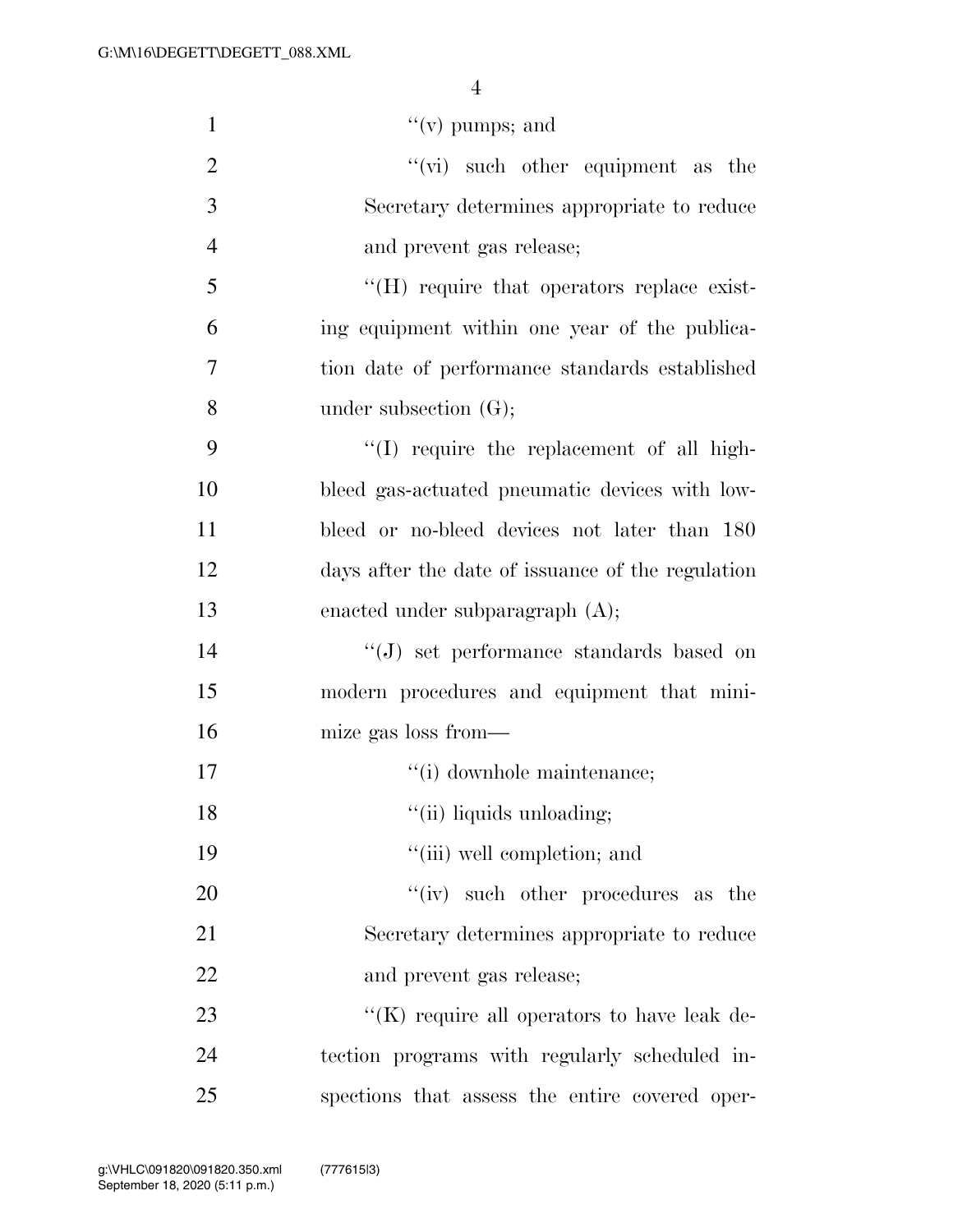| $\mathbf{1}$   | ation using an infrared camera or other equip-         |
|----------------|--------------------------------------------------------|
| $\overline{2}$ | ment with methods that provide overall at least        |
| 3              | equivalent sensitivity and effectiveness in de-        |
| $\overline{4}$ | tecting leaks on a timely basis;                       |
| 5              | "(L) require any leaks found to be re-                 |
| 6              | paired promptly, and in any case not later than        |
| 7              | 4 weeks after the discovery of the leak, except        |
| 8              | where exceptional circumstances warrant an ex-         |
| 9              | tension of not more than 8 additional weeks;           |
| 10             | and                                                    |
| 11             | $\lq\lq (M)$ require record<br>keeping for—            |
| 12             | "(i) equipment maintenance;                            |
| 13             | "(ii) leak detection and repair;                       |
| 14             | "(iii) venting events;                                 |
| 15             | $``(iv)$ flaring events; and                           |
| 16             | $f'(v)$ such other operations as the Sec-              |
| 17             | retary determines appropriate to reduce                |
| 18             | and prevent gas release.                               |
| 19             | "(b) GAS MEASURING, REPORTING, AND TRANS-              |
| 20             | PARENCY REQUIREMENTS.                                  |
| 21             | "(1) IN GENERAL.—The Secretary shall, not              |
| 22             | later than one year after the date of enactment of     |
| 23             | this section, issue regulations requiring each oper-   |
| 24             | ator to measure and report, with respect to all gas    |
| 25             | subject to the mineral leasing laws, all such gas pro- |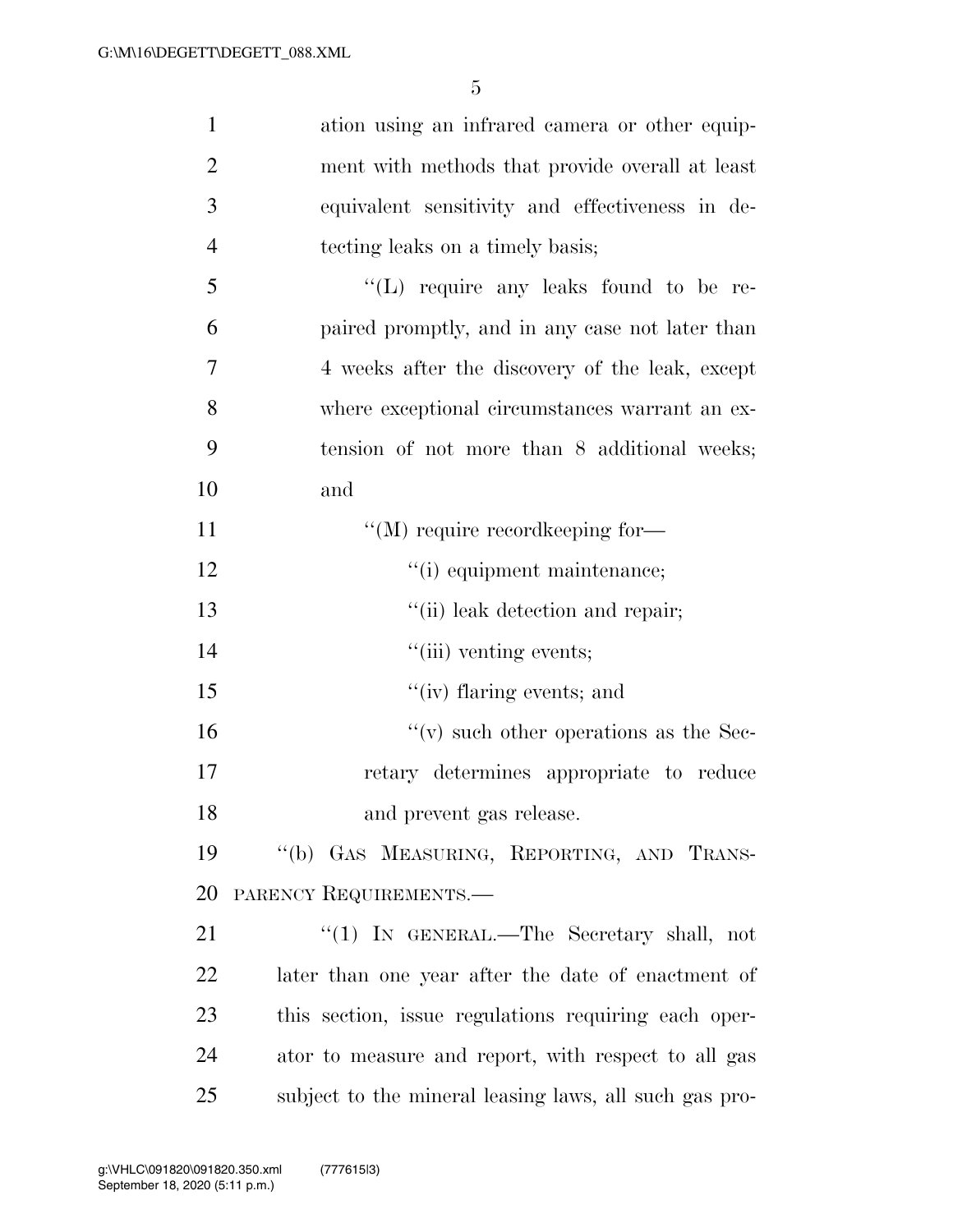| $\mathbf{1}$   | duced, consumed on site, or lost through venting,                |
|----------------|------------------------------------------------------------------|
| $\overline{2}$ | flaring, or fugitive releases.                                   |
| 3              | "(2) MEASURING AND REPORTING REQUIRE-                            |
| $\overline{4}$ | MENTS.—To account for all gas referred to in para-               |
| 5              | graph (1), the Secretary shall issue regulations re-             |
| 6              | quiring each operator to-                                        |
| 7              | "(A) measure all production and disposi-                         |
| 8              | tion of gas with such accuracy that fugitive gas                 |
| 9              | releases can be calculated;                                      |
| 10             | "(B) install metering devices to measure                         |
| 11             | all flared gas; and                                              |
| 12             | $\lq\lq$ <sup>c</sup> (C) report to the Secretary the volumes of |
| 13             | gas measured under the requirements described                    |
| 14             | in subparagraph $(A)$ , including—                               |
| 15             | "(i) all new measured values for pro-                            |
| 16             | duction and disposition, including vented                        |
| 17             | and flared volumes; and                                          |
| 18             | "(ii) values for fugitive releases based                         |
| 19             | on guidelines for their calculation estab-                       |
| 20             | lished by the Secretary in such regulations.                     |
| 21             | TRANSPARENCY.—The Secretary shall<br>(3)                         |
| 22             | make all new data produced under the requirements                |
| 23             | established by the Secretary under this subsection,              |
| 24             | including calculated fugitive releases and volumes of            |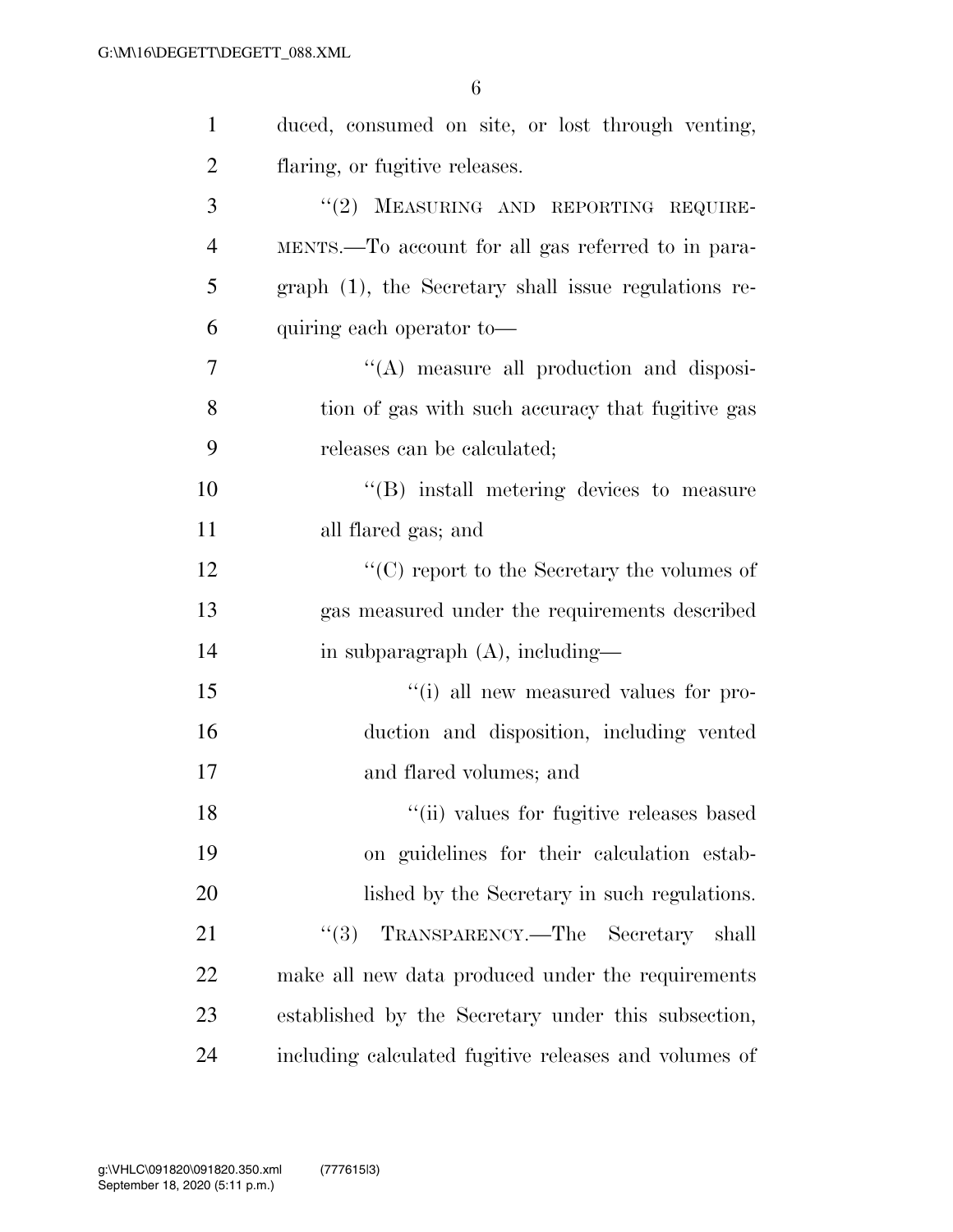| $\mathbf{1}$   | gas lost to venting and flaring, publicly available             |
|----------------|-----------------------------------------------------------------|
| $\overline{2}$ | through the internet—                                           |
| 3              | $\lq\lq$ without a fee or other access charge;                  |
| $\overline{4}$ | $\lq\lq$ (B) in a searchable, sortable,<br>and                  |
| 5              | downloadable manner, to the extent technically                  |
| 6              | possible; and                                                   |
| 7              | "(C) as soon as technically practicable                         |
| 8              | after the report by the operator is filed.                      |
| 9              | "(c) APPLICATION.—Except as otherwise specified in              |
| 10             | this section, the requirements established by the Secretary     |
| 11             | under this section shall apply to—                              |
| 12             | $\cdot\cdot\cdot(1)$ the construction and operation of any cov- |
| 13             | ered operation initiated, including the refracturing of         |
| 14             | existing wells, on or after the date of the issuance            |
| 15             | of regulations under this section; and                          |
| 16             | $\lq(2)$ after the end of the 1-year period begin-              |
| 17             | ning on the date of the issuance of such regulations,           |
| 18             | any covered operation initiated before the date of the          |
| 19             | issuance of such regulations.                                   |
| 20             | "(d) ENFORCEMENT MECHANISMS.—                                   |
| 21             | $\lq(1)$ In GENERAL.—The Secretary shall include                |
| 22             | in the regulations issued under this section con-               |
| 23             | sistent enforcement mechanisms for covered oper-                |
| 24             | ations that are not in compliance with the require-             |
| 25             | ments established by the regulations.                           |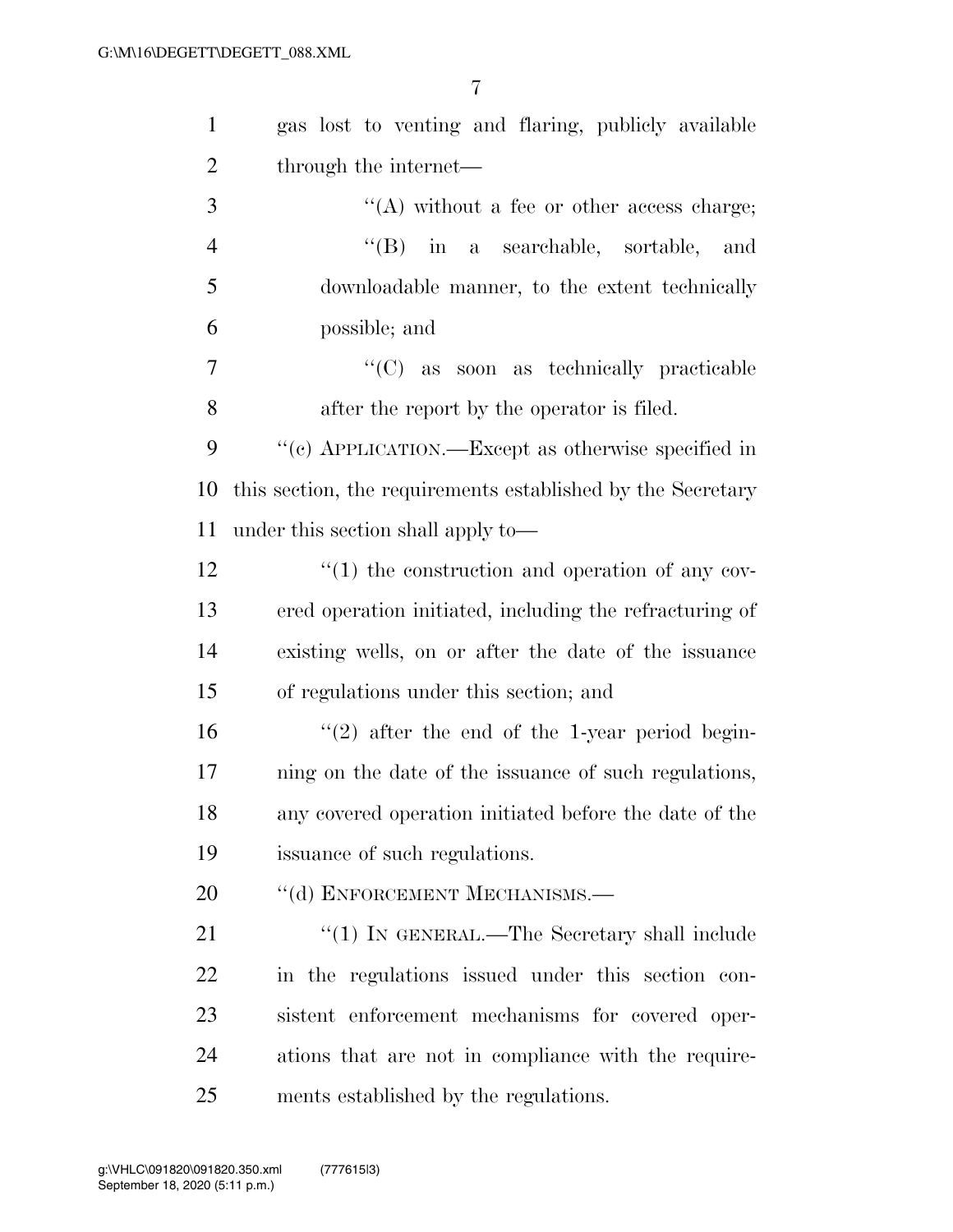| $\mathbf{1}$   | "(2) REQUIREMENTS.—The Secretary shall in-        |
|----------------|---------------------------------------------------|
| $\overline{2}$ | clude in the enforcement mechanisms described in  |
| 3              | paragraph $(1)$ —                                 |
| $\overline{4}$ | $\lq\lq$ civil penalties for unauthorized vent-   |
| 5              | ing and flaring, which shall—                     |
| 6              | "(i) apply in lieu of the penalties and           |
| 7              | related provisions under section 109; and         |
| 8              | "(ii) include production restrictions             |
| 9              | and civil monetary penalties equivalent to        |
| 10             | 3 times the market value of the vented or         |
| 11             | flared gas; and                                   |
| 12             | $\lq\lq$ (B) civil penalties that apply to non-   |
| 13             | compliance with other new or existing proce-      |
| 14             | dures, which shall—                               |
| 15             | "(i) apply in addition to or in lieu of           |
| 16             | the penalties and related provisions under        |
| 17             | section $109$ ;                                   |
| 18             | "(ii) include production restrictions or          |
| 19             | monetary penalties, or both; and                  |
| $20\,$         | "(iii) in the case of monetary pen-               |
| 21             | alties, be proportional to market condi-          |
| 22             | tions.                                            |
| 23             | "(e) DEFINITIONS.—In this section:                |
| 24             | "(1) CAPTURE.—The term 'capture' means the        |
| 25             | physical containment of natural gas for transpor- |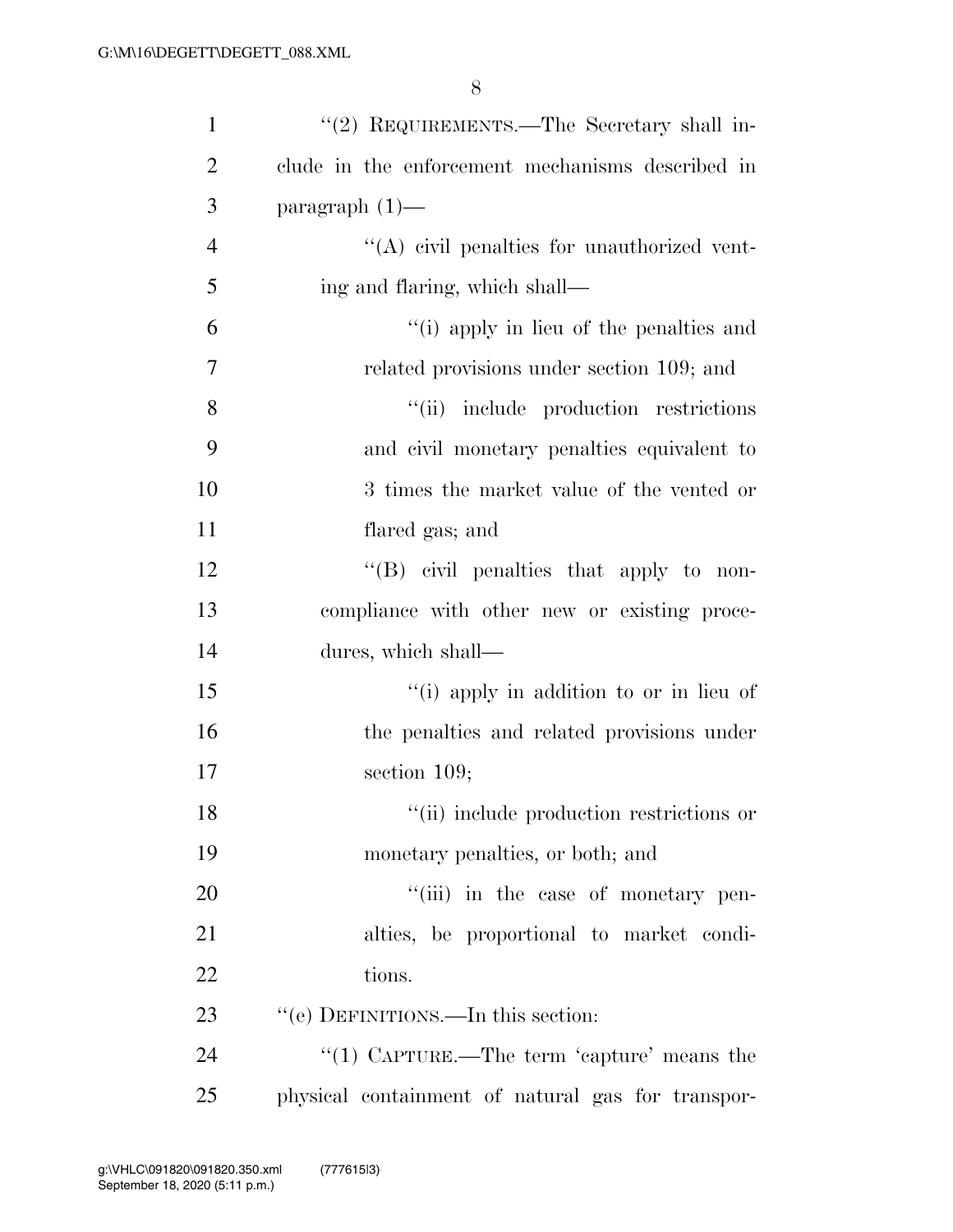tation to market or productive use of natural gas, and includes reinjection and royalty-free on-site uses.

4 "(2) COVERED OPERATIONS.—The term 'cov- ered operations' means all oil and gas operations that are subject to mineral leasing law or title V of the Federal Land Policy and Management Act of 1976 (30 U.S.C. 1761 et seq.), regardless of size, in- cluding production, storage, gathering, processing, and handling operations.

11 ''(3) FLARE AND FLARING.—The terms 'flare' and 'flaring' mean the intentional and controlled burning of gas that occurs in the course of oil and gas operations to limit release of gas to the atmos-phere.

 ''(4) FUGITIVE RELEASE.—The term 'fugitive release' means the unintentional and uncontrolled release of gas into the atmosphere in the course of oil and gas operations.

20 "(5) GAS CAPTURE PLAN.—The term 'gas cap-21 ture plan' means a plan that includes specific goals, including equipment and timelines, for capturing, gathering, and processing gas produced under an oil or gas lease.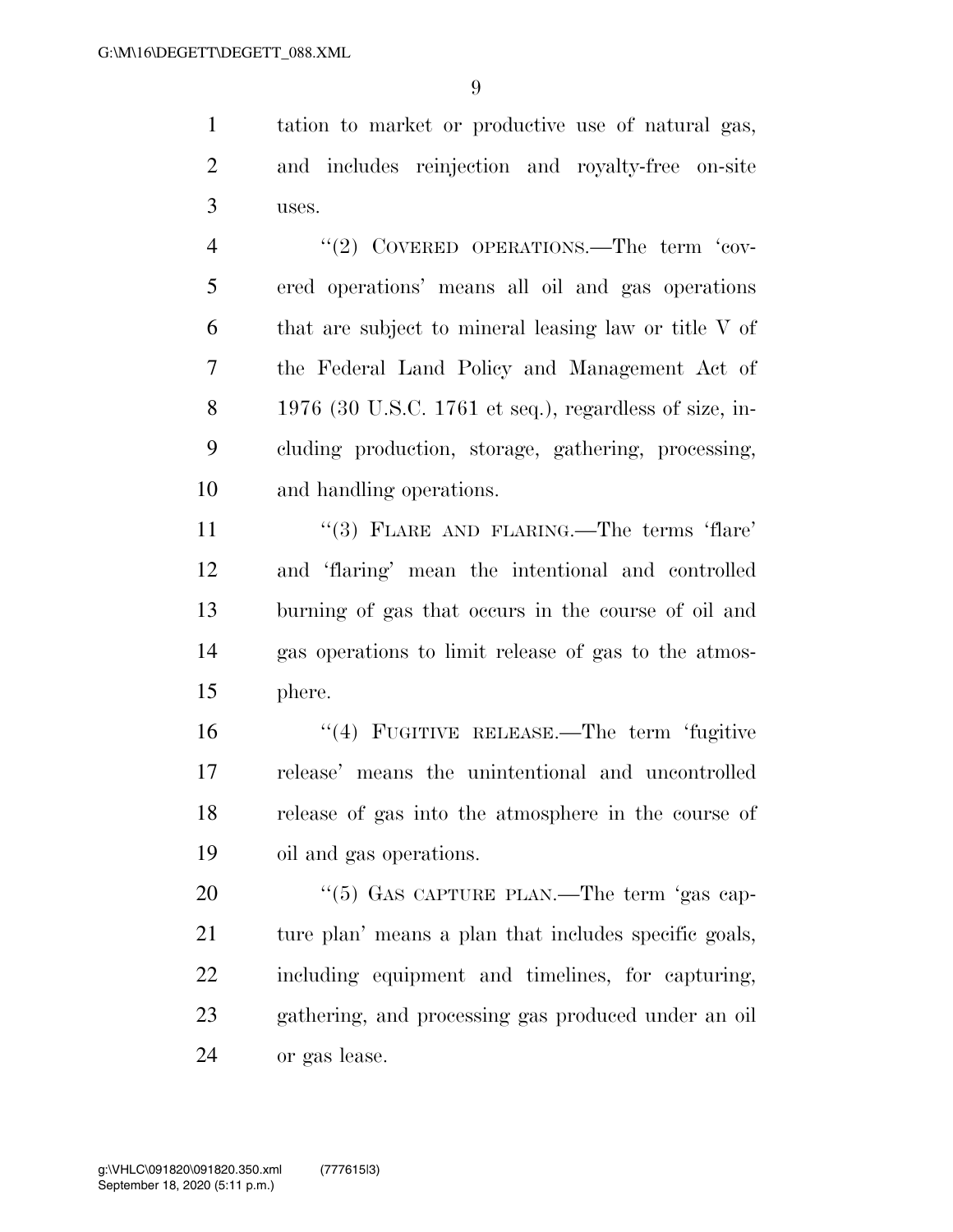1 ''(6) GAS RELEASE.—The term 'gas release' in- cludes all gas that is discharged to the atmosphere via venting or fugitive release.

4 "(7) VENT AND VENTING.—The terms 'vent' and 'venting' mean the intentional and controlled re- lease of gas into the atmosphere in the course of oil and gas operations.''.

 (b) CLERICAL AMENDMENT.—The table of contents in section 1 of such Act is amended by inserting after the item relating to section 117 the following:

 (c) UPDATES.—The Secretary of the Interior shall update the regulations required by the amendments made by this section when the Secretary determines appropriate, but no less frequently than once every ten years, to reflect new information regarding gas waste, the impacts of that waste, and the availability of technologies and perform-ance measures to reduce gas waste.

 (d) APPLICATION OF PRIOR RULE.—The final rule entitled ''Waste Prevention, Production Subject to Royal- ties, and Resource Conservation'', as published in the Fed- eral Register November 18, 2016 (81 Fed. Reg. 83008), is hereby reinstated, and each of its provisions shall apply unless and until the effective date of a subsequent final rule promulgated under the amendment made by sub-

<sup>&#</sup>x27;'Sec. 118. Gas waste reduction and enhancement of gas measuring and reporting.''.